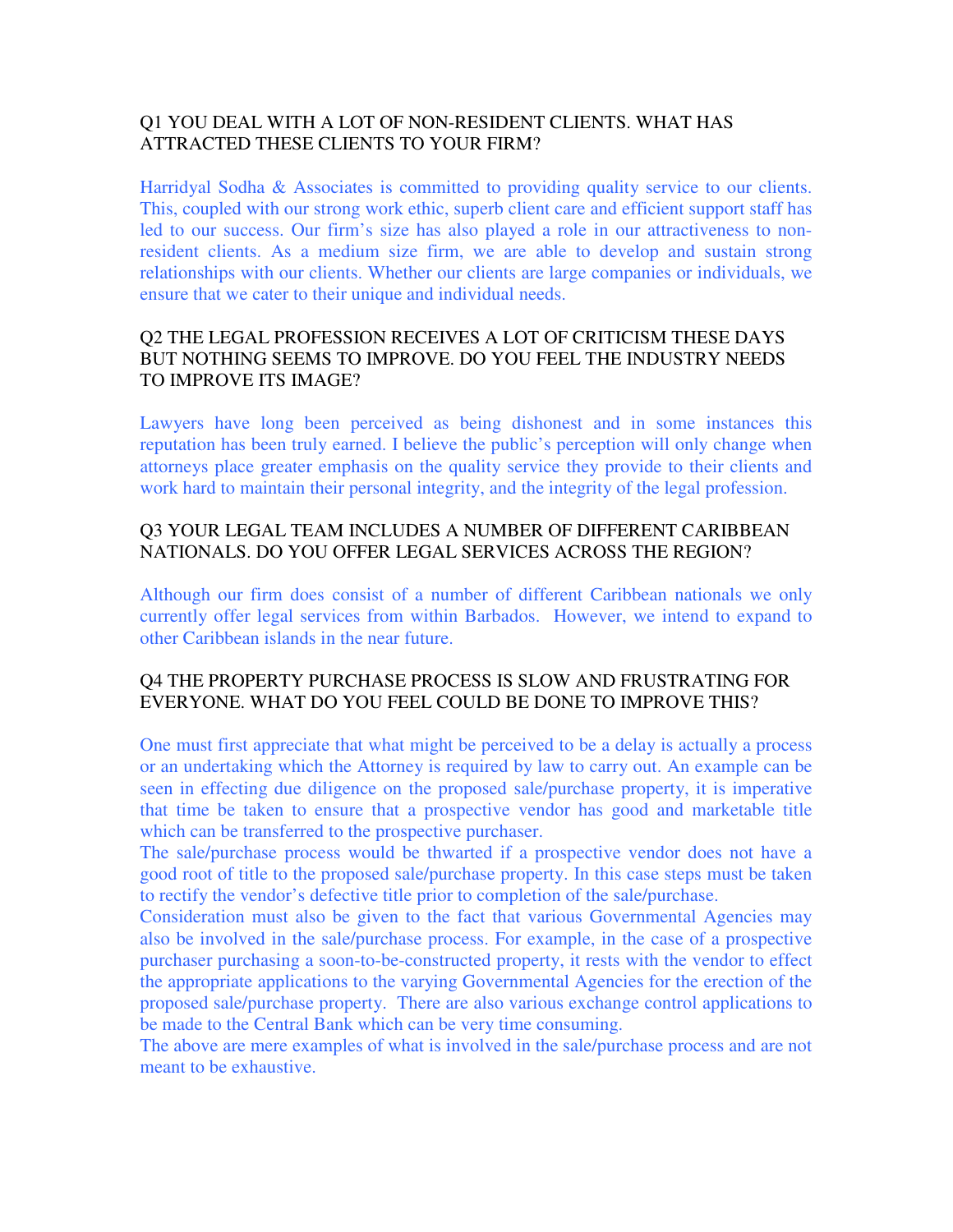It is acknowledged however, that some impediments are avoidable and in this regard, Attorneys must take due care to ensure that their actions or lack thereof do not hinder the sale/purchase process.

#### Q5 SOME BUYERS GET CONFUSED ABOUT WHETHER TO PURCHASE IN THE NAME OF A PROPERTY-HOLDING COMPANY OR AS INDIVIDUALS. IS THERE AN EASY ANSWER TO THIS QUESTION?

In formulating that decision prospective purchasers should consider their reason or reasons for purchasing the property. They should also consider the various benefits attached to each option. For example, a prospective purchaser contemplating the purchase of property with the intention of immediate re-sale may consider using a limited liability company as a vehicle for property acquisition. This option has certain tax benefits. Further, if the prospective purchaser is purchasing with the intention of leasing it may be beneficial for him/her to acquire the property through a company.

The use of this form of vehicle is also a beneficial tool for estate planning purposes. A property holding company can be incorporated for the purposes of transferring shares, and therefore the interest in the property, from one generation to the next. This may be more efficient and cost effective method of transfer rather then effecting the transfer of the immoveable property itself. Of course, each individual purchaser will have unique tax or other circumstances which to consider.

## Q6 LENDERS ARE GETTING MORE UNCOMFORTABLE WITH TITLE THAT INVOLVES OWNERSHIP OF SHARES IN A PARENT COMPANY. IN SOME INSTANCES THIS WILL MAKE A RE-SALE DIFFICULT WHEN A PURCHASER COMES TO SELL. SHOULD PROSPECTIVE BUYERS STEER CLEAR OF SUCH COMPLICATED FORMS OF OWNERSHIP?

Additional costs and due diligence are involved when purchasing shares in a parent company. The prospective purchaser has to ensure that the vendor company has good and marketable title, and in addition he/she must ensure that the vendor company is operating in compliance with the statutory requirements of its jurisdiction of incorporation. If the vendor company is not incorporated in the same jurisdiction as the property being sold, the prospective purchaser is required to engage legal counsel within the foreign jurisdiction to provide, amongst other things, legal advice as it relates to the vendor company's compliance with statutory requirements and that the shares being purchased are free from charges, encumbrances and liens. Notwithstanding these initial additional costs this method is oftentimes cost effective in the long run when acquiring property with the intention of selling the same in the future.